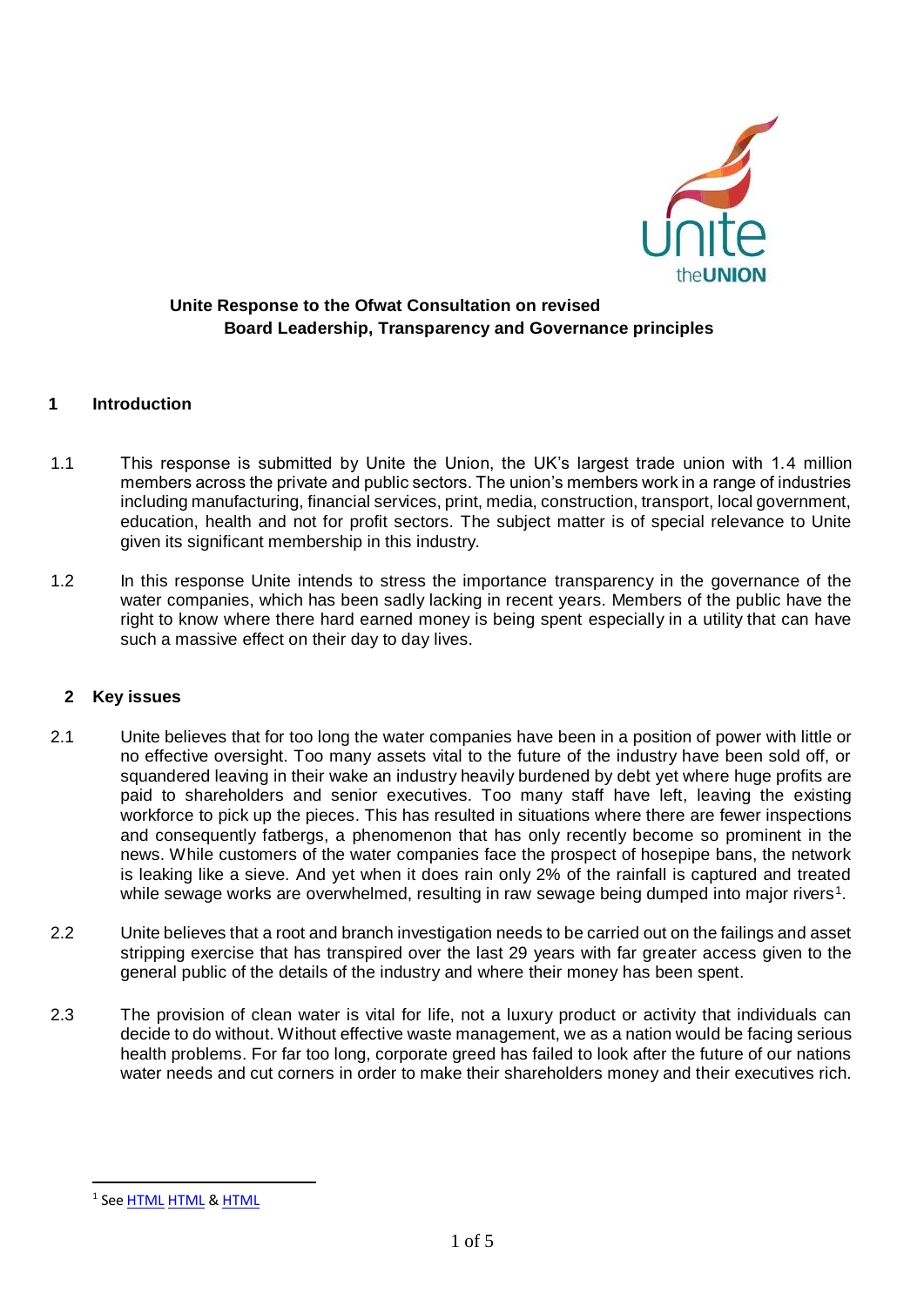### **3 Consultation Questions**

# *Q1: Do you agree with the objectives for the principles we have set out (in Table 1 of this chapter)?*

- 3.1 Whist Unite, agrees with the general content of these objectives for the principles, we would argue that these are far too weak on firm commitments which the water companies must comply with and repercussions if they fail to do so. The Water industry has a history of noncompliance with vague objectives and whilst laudable, Unite fears that these will simply head in the same direction and repeat the failings of the past.
- 3.2 All too often decisions are made by senior management of water companies with zero regard as to the real implications on the ground. For this reason Unite supports the idea of worker representatives on the board to highlight the real world impacts. As this is one of three suggested options in the most recent Financial Reporting Council (FRC) draft guidance, we would strongly suggest that this guidance be turned into an obligation.

### *Q2: Do you agree with the aim of setting principles that enable autonomy and flexibility for companies to deliver the highest standards of accountability and responsibility for their behaviour and outcomes, reflecting their own circumstances?*

3.3 As highlight above Unite strongly believe that, given the history of the water companies, "principles that enable autonomy and flexibility" will not result in high standards and defiantly not responsible behaviour. These principles need to be obligations with zero flexibility. The Water companies operate in a monopoly and hence do not have to worry in the least about competition or achieving high than required minimum standards.

# *Q3: Do you agree that if companies are unable (exceptionally) to comply with specific principles, they should explain very clearly how their approach meets the spirit of the principles?*

3.4 Unite feels that requiring companies to explain themselves is no punishment. Talk is cheap but requirements that hit the pockets of shareholders provide a much stronger inducement to comply with requirements. Unite would caution that such repercussions need to be in a fashion that cannot be added to the burdens of already hard working, underpaid and overworked staff.

# *Q4: Do you agree with our proposed principle for purpose, values and culture?*

- 3.5 Unite does not agree with the proposed principles. We believe it is far too weak and will simply be ignored by companies. There needs to be an obligation requiring engagement at board level with stakeholders. As stated earlier this should include, at the very least, a permanent seat for a worker representative. The representation on the board should also include customers and given the growing need to address the issues of climate change.
- 3.6 For some years Unite has campaigned for environmental representatives to be recognised and provided with release to carry out audits and staff training. This would have the potential to significantly improve the sustainability of the industry if it became a recognised obligation.
- 3.7 Unite believes that the boardroom has made decisions that favour a desire for profit over the needs of its customers and ecology. Therefore there is a need for change at the top to those less isolated from the day to day impacts of boardroom decision making.

#### *Q5: Do you agree with our proposed board leadership and transparency principle?*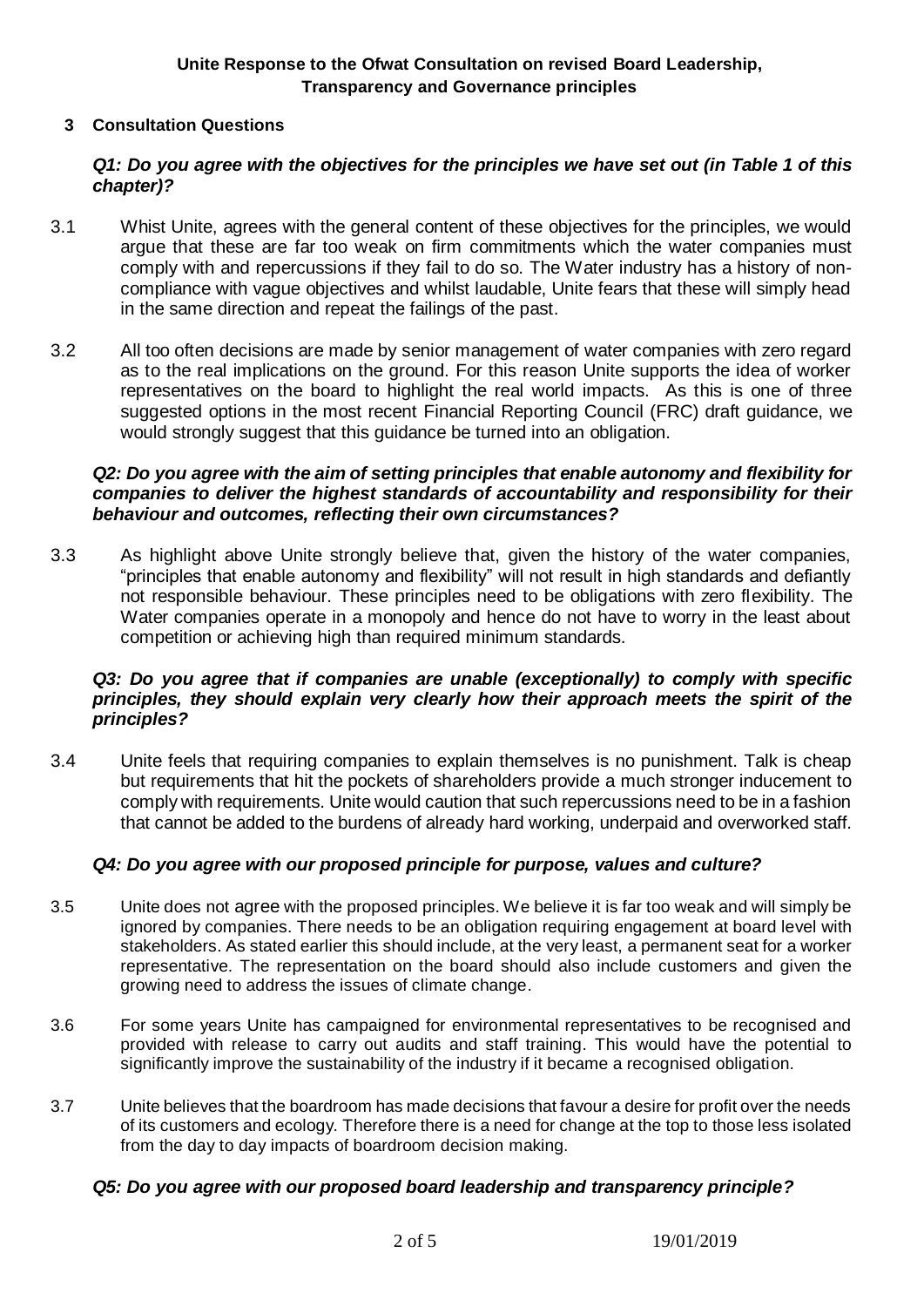3.8 Whilst we are pleased that there are obligations which specifically reference employees, we do believe that this will result in changes or transparency. Given that four water companies had until recently subsidiaries in the Cayman Islands to actively avoid any transparency over its finances, we do not believe that simply requiring them to explain how they are asset stripping and fleecing the industry to pay senior executives ridiculously high wages and massive dividends is no punishment. If there is to be true transparency, there should be details of who voted for what amendments at board level and full accounting information details provided to the public so that they can see where the money that flows into these companies goes.

## *Q6: Do you agree with our proposed principle for the stand-alone regulated company?*

3.9 Unite does agree with this proposal, although Unite would prefer that company to be in public ownership.

# *Q7: Do you agree with our proposed board effectiveness principle?*

- 3.10 Unite does not agree to this proposal as the principle needs to be more strongly worded. We would suggest that there should be an independent evaluation provided by an entity appointed by OfWat to identify their comparative performance against a range of criteria. Unite would prefer it if this auditing entity was the same one for every water company in this country. Unite fails to see how "independent" a scrutineer can be, when the water companies can pick anyone, from anywhere, to mark the work of the water company who is paying them to do so and say how well they have performed against criteria that they have set. This hardly instils confidence or provides criteria which can be utilised as a comparator. Alternatively, trade unions could perform this function.
- 3.11 Further Unite would suggest that any future board appointments should be from an Ofwat approved list of candidates. As stated earlier, Unite favours worker representation on the board as well as individuals representing other interest groups.

### *Q8: Do you think that the requirement for an independent chair should be a stand-alone licence obligation or should we allow some flexibility? If the latter, what mitigations would be appropriate where a company does not have an independent chair?*

3.12 Unite fails to comprehend why there should not be an independent chair. There is no need for any flexibility. As clearly directed by such scholars as Walter McLennan Citrine, 1st Baron Citrine of Wembley, and his classic ABC of Chairmanship<sup>2</sup> and others, the chair sets the agenda and guides a meeting to ensure a fair debate where everyone has their chance to make their contribution, regardless of the chairs personal views. If the chair is not independent then those views that are in opposition to those of the chair will not be heard or indeed discussed, as the chair can rule points raised under any other business are out of order. Board members will therefore not hear the entirety of an argument and would be making decisions regarding the direction of travel while wearing blinkers. Hardly a balanced way to operate a monopoly business.

*Q9: Overall, how well do the proposed principles meet the aim of enabling autonomy and flexibility for companies to deliver the highest standards of accountability and responsibility for their behaviour and outcomes, reflecting their own circumstances (rather than setting overly prescriptive rules)?* 

1

<sup>&</sup>lt;sup>2</sup> See <u>HTML</u>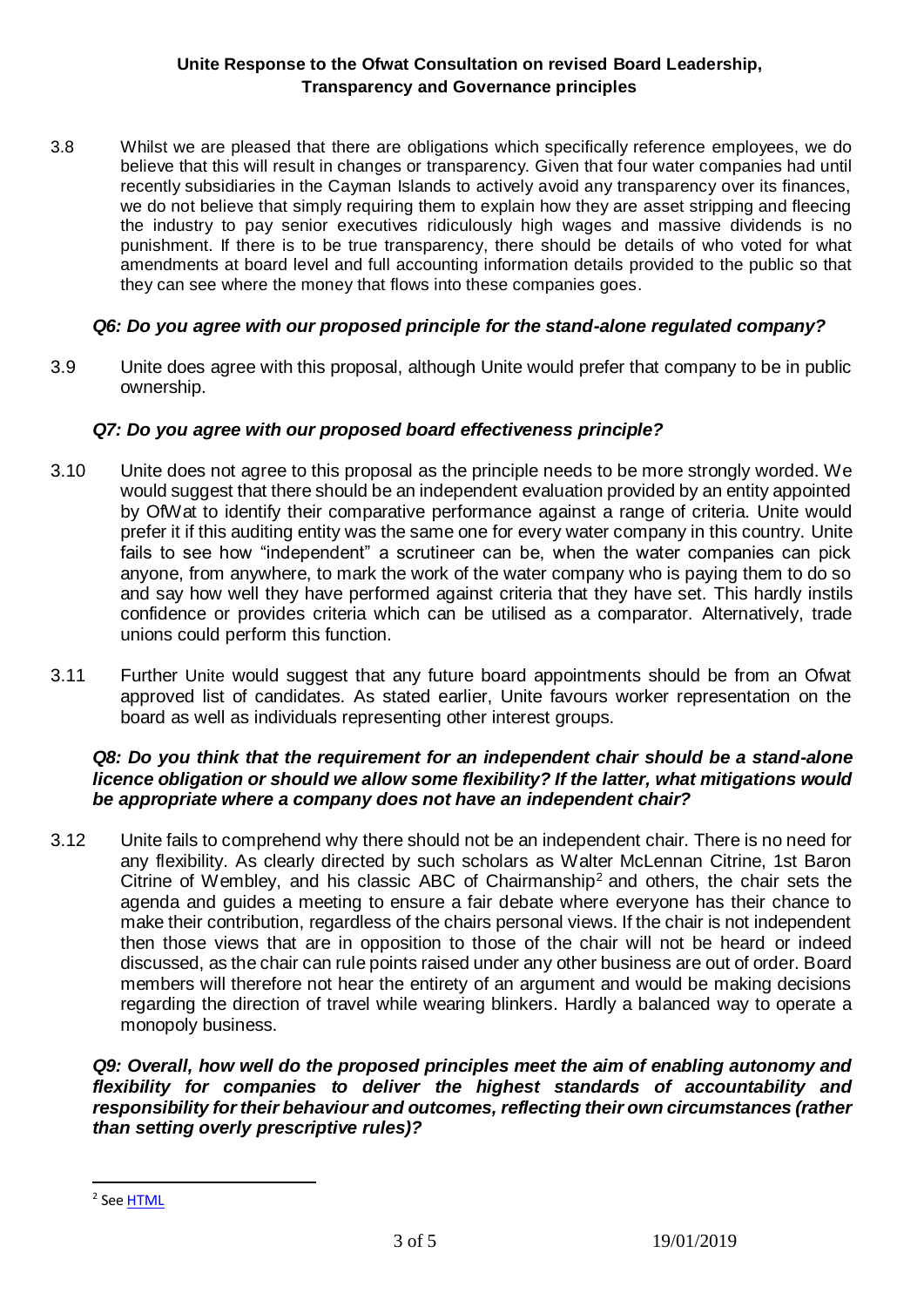3.13 Unite would argue that Ofwat have failed to understand the crisis of public acceptability, or how to address this matter in a fashion which will be acceptable to the general public. These are monopolies that provide a resource and remove human waste. Not every customer has access to water pumped from their own well or decide that they like the taste of Scottish Water more than that supplier through the tapand hence have tankers deliver water to Kent. Equally it would be difficult for those residing in a Tower block to have access to a septic tank.

### **Q10: Do you agree with our proposal to insert a requirement in companies' licences that they must meet the principles?**

3.14 Whilst Unite agrees that these points should be in the license requirements of the water companies, Unite believes that these should not be principles but obligations.

## **Q11: Do you agree with our proposal for an appeal mechanism and a change process in the proposed licence condition to meet the principles?**

3.15 Given that Ofwat is supposed to defend the customers of these monopoly's rather than act in a fashion that panders to corporate desires to make a profit, it should not be for the water companies to have any say in variations to these obligations. Unite believes that there should always be the option appeals but these should take the form of full stakeholder engagement with the corporate perspectives having little or no weight in the decision-making. This infinitesimal influence should only take the form of reality checks that can be fully substantiated by independent scientific evidence which all parties should be provided with in advance. Such evidence should be provided in such time as to allow a contra opinion to be gleaned if such an opinion exists.

# **Q12: Are there specific instances where individual companies' licence conditions might conflict or overlap with the revised principles?**

3.16 Unite is not aware of any conflicts or overlaps.

# **Q13: Do you agree that we should insert a requirement in companies' licences that independent non-executive directors should be the single largest group?**

3.17 Unite believes that the strongest or influential rather than loudest are customers, interest groups, and as stated earlier from the workforce. The voices of the corporation should be secondary.

# **Q14: Do you agree with our proposal to use the criteria for independence as set out in the UK Corporate Governance Code? Do you think that there are any merits in instead setting out an alternative approach whereby we would insert criteria for independence in the licence?**

3.18 Unite believes that neither the UK Corporate Governance Code nor the FRC definition would be appropriate in the circumstances. Both set criteria which, whilst appropriate for the corporate world, where there is competition, are not appropriate for a monopoly that provides an essential service necessary for life. Unite would be open to discussions over how a bespoke definition of this criteria could be arrived at.

# **Q15: What are your views on the merits of going further than our proposal and instead requiring that independent non-executive directors to be the majority on the board? If we take this approach, should this be a sub-principle or licence requirement?**

**3.19** Unite would favour such an approach where the independent non-executive directors have the strongest or influential voice rather than loudest Unite believes that this should be a licence obligation but recognises that these directors should have background knowledge of the industry.